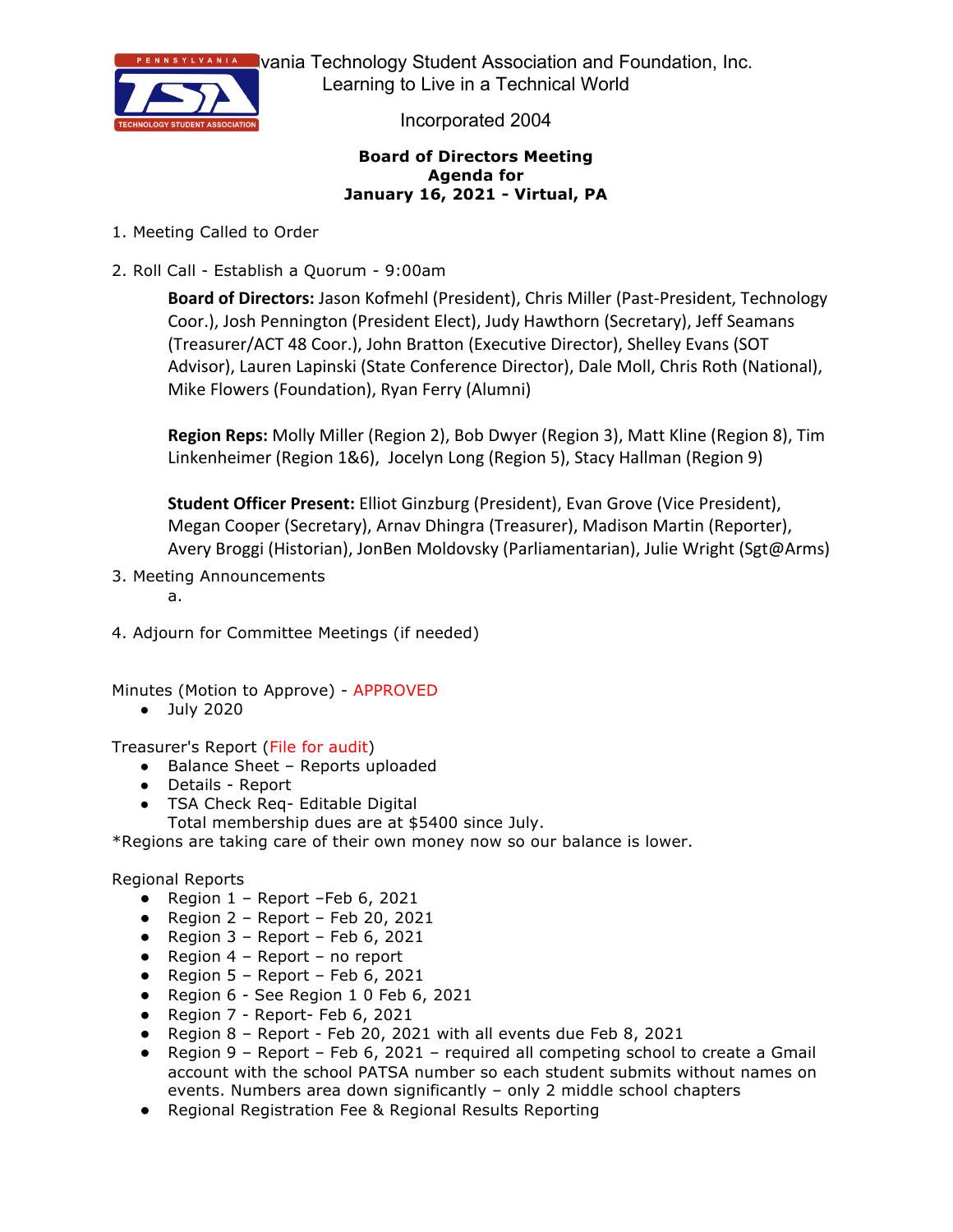

**EXEVANIA** Vania Technology Student Association and Foundation, Inc. Learning to Live in a Technical World

### Incorporated 2004

-Most conferences are Virtual with some having a limited on-site presence -Question about Children's Stories event - "five teams of three" should appear in the Event Guide (typo)

Team Reports

- State Officer Team
	- $\circ$  State Officer Advisor Report officers have been meeting with other states to gather some information about meeting virtually
	- State Officer Team Updates

Report from students (file din Google Doc)

-Pin Design Contest- Arnav Dhingra - updated rules to follow Nationals rules format, timeline in document...is the SOT planning on sending them to chapters and will the contest be pushed back also, who is assuming the cost for shipping (BOD)? Will the Chapters be charged a fee for shipping? It is suggested a postponement until we can meet again (not virtually)

-Event Resources Reformation Update – Julie Wright – graphic linked to each event and an event overlap index to help students understand each event

-VCPM Update - Madison Martin – by-annual virtual chapter presidents meetings – positive feedback - huge success. Some wanted to see graphics along with discussions, more middle school attendees, more questions posted for discussion

-Capitol Visit and Outreach – Elliot Ginzburg – postponed due to COVID but trying to reach out and schedule something virtual in the spring. Connections to Reps are needed. Suggested to reach out to Brandt Hutzel to get things started

-PA Rules Redesign – Arnav – shorten them and make more concise like Nationals, seeking approval from BOD to make the changes. Lauren – took the work and began process of updating to a virtual format

-Outreach Comm. Update - Megan Cooper – restructured how TSA will reach out to companies and businesses. Email template, prospectus document for each sub comm. – meant for an in-person setting but could be sent during this time. *Lauren – there are ways we could do outreach but this vision doesn't quite work the way we wanted it to. Molly Miller – do not get deflated over this year. The team has laid groundwork for the next state officers.* 

-Member Run FLEX Sessions – Evan Grove – implemented through virtual FLEX Conf.. A general application that was used this year and this year there was only one presenter. We are hoping there will be more. Asking Regional coordinators to push the FLEX Conf website out to there regions.

-College Fair Update – Ben Moldovsky - Updated the list of colleges and contacts

-By Law Amendments – adds qualification to running for state office (must be on a comm. or currently serving on a comm.), and, by-law clean up –

*Chris Miller – we shouldn't do By-Law Amendments this years due to the lack of input and no in-person conference*

*Jason Kofmehl – member of comm – question if it's necessary due to connections they already have with other students. By Laws – it will be tough to get a valid and informed vote. Some of the clarifications and housekeeping could be done in July.*

*-Lauren – our numbers will be low therefore to amend a by-law may be done in bad faith*

*-Shelly – By-Laws- which can we look at the BOD level and which should go to membership?*

-Virtual Conferences – Regionals– Evan – wanted each region to create and generate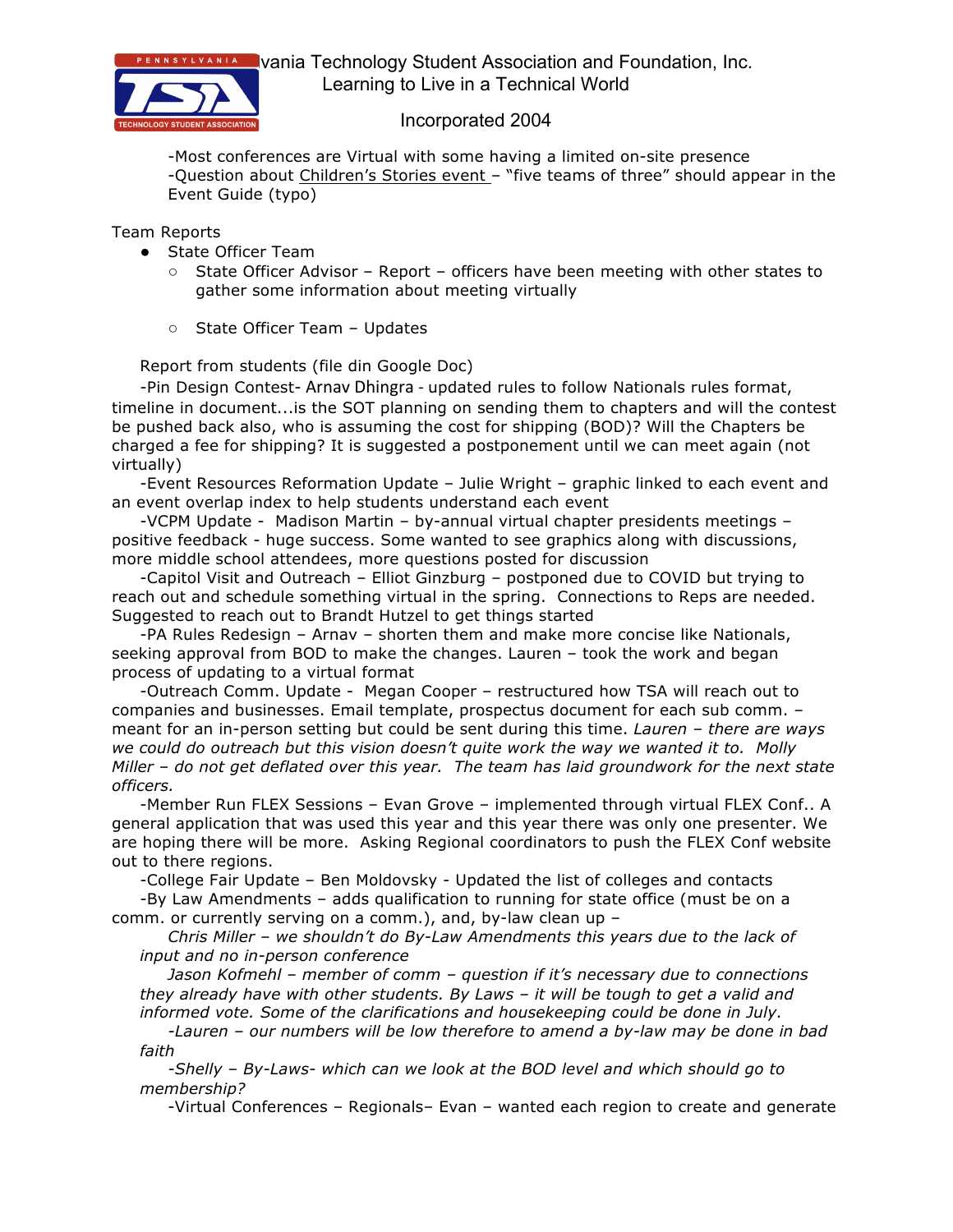

**NSYLVANIA** Vania Technology Student Association and Foundation, Inc. Learning to Live in a Technical World

## Incorporated 2004

sessions. (see Virtual Conference doc). Reach out to SOT to 'come' to each Regional Conf – [perhaps pre-tape a session on how to run for office. Then have a live break-out session for questions. M. Miller – have Zoom time set up where students could pop in and ask questions (region 5 & 9 are on the same day - they could push out one link)

-States – SOT hoping for synchronous and a-synchronous elements. Planning on zoom sessions..a virtual field trip, special interests sessions, large general session, etc…justifies the school days being excused. Perhaps some students can log in asynchronous due to the fact they will not be able to login during school hours.

-Fundraising – Work on proposals that are approved by the BOD (trivia tournament with other states, Miracle Month-statewide fundraiser to uplift spirits during the month of March by pushing out weekly challenges, Meme contest)

-Last concern – running for state office – connect delegates to candidates

- State Conference Team Report try to retain some normalcy with the conference, participating in a virtual conference  $-15<sup>th</sup>$  and  $16<sup>th</sup>$  running comp events... perhaps some students would not be able to participate? Perhaps single students or small groups could participate. See "State Conference 2021" document
	- Have conference participate during school? Some school (CV) will not allow that due to the fact that they are on site each day not allowing students to mix with others outside their pods.
	- Perhaps students will be able to do the conference from home and then interact with one another
	- Do the conference April 15 and 16 with awards on the 17<sup>th</sup>

\*The sooner we can produce information and send to parents, et,al…the easier this may be.

*\*\*Suggestions - Make everything due on the 14th…are judges going to be able to get everything judged? Run the same schedule (give judges two weeks to judge) but push the whole thing back for judges to get everything done as well as getting everything out electronically. National's is giving themself a month to get stuff in and back out. If we pushed it back it would be. And, many kids pick up new events to move into another competition but will that be common due to COVID? There needs to be enough time to judge and get results versus giving students more time.* 

- We will stick through April 14-17 and push the dates forward past the conf.
- We need to standardize the events (digital display video size, etc…). Keep everyone to a PDF and keep file size the same. Digital display is interpreted as a video.
- Distribution of entries to judges envision as a team effort
- Interviews these are the big questions right now

-Awards – Jim Davis retired (trophy guy). Trophies are stored in Quakertown. People will pick up trophies and run them to each region where they will be distributed. Spikes Trophies has our information but we do not have anything going with them at this time. -T-shirts – should we distribute t-shirts or not? Some yes and distribute them with the trophies. Shirts will be distributed for kids and judges

-Registration costs – Lauren feels that it could be lowered. Lauren will break down the costs

-Thaddeus Stevens will no longer be participating in the conference because of changes in their leadership. And Betsy is no longer with Seven Springs but Lauren is working with someone new and our dates are penciled in for 2022 and 2023.

-Lauren's PhD information survey – Jason and Chris will send out the survey and help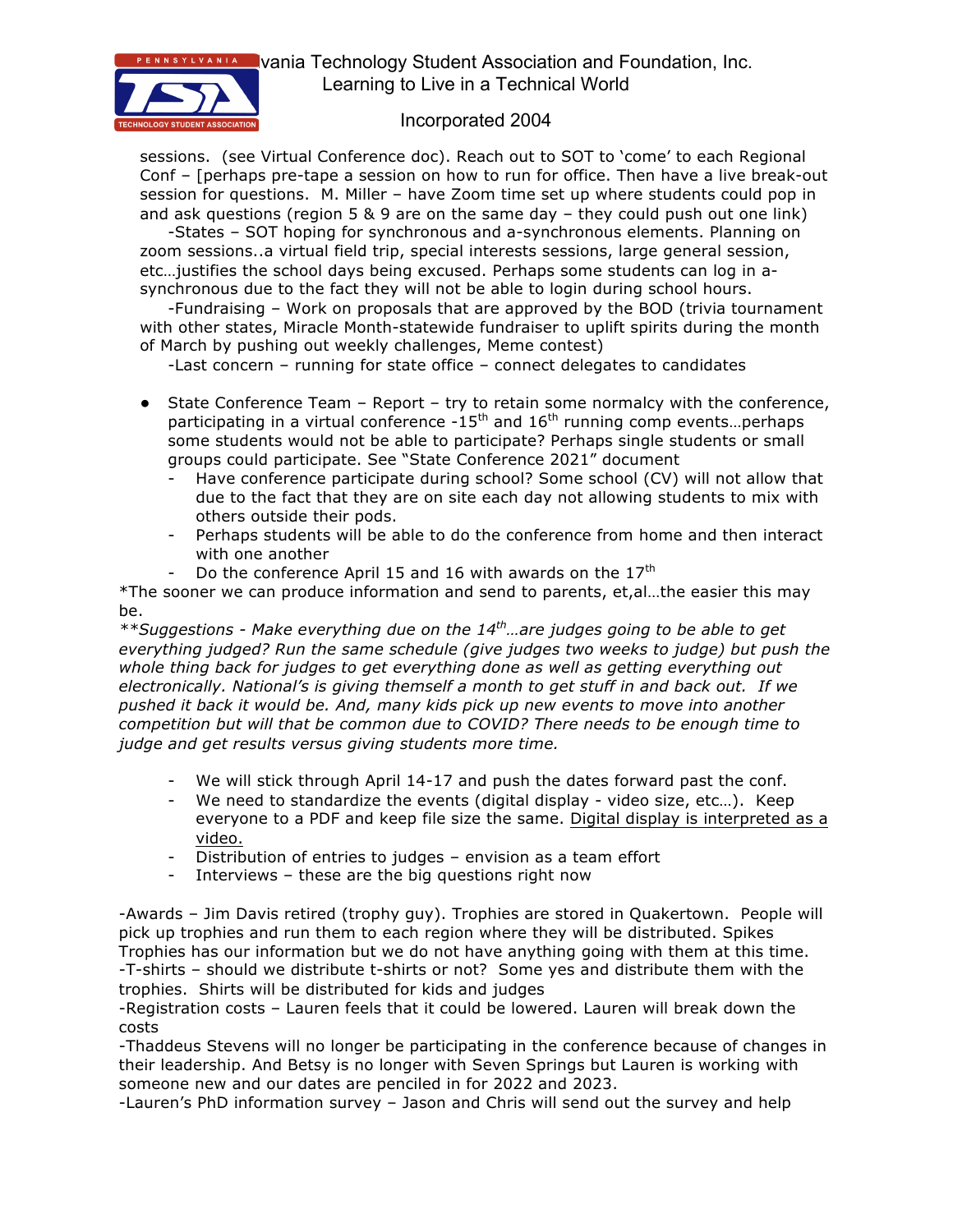

**NSYLVANIA** Vania Technology Student Association and Foundation, Inc. Learning to Live in a Technical World

## Incorporated 2004

Lauren collect the data needed for her PhD. Alumni can also take the survey.

● Chris Miller concerns - I want to throw this out there... since we are looking to move virtual, we might have some small hurdles we need to jump. Maybe having a submission period, followed by a judging period followed by a virtual conference. In our region we pushed our conference slightly later just so we could have a little longer for students to prepare as well as a window to allow us to organize entries a little more. We are going to have some back end challenges with tech, that I know we can address, but I don't want to pigeonhole us.

Motion – Move the PATSA State Conference to a virtual setting – Linkenheimer,  $2^{nd}$ : Miller APPROVE

- Technology Team
	- Website Report

### Committee Reports

- Communications (Social) Report Instagram has grown with older community, posts have grown
- Publications (Print) Report
- STEM-
- Scholarship Report 3-\$2000 awards...we are still good to give out 3 scholarship, Update web page to reflect Molly's contact info, push back deadline to March 15, go to all electronic submission. Chris will start to update info today. Advisors…make sure your students apply. Brandt asked to be added to review committee
- Bylaws
- Finance
- Redistricting Report Phila. schools will be checked on by Jason
- FLEX Leadership Conference Report 11 separate sessions at two different levels
- Act 48/TEEAP tabled ACT 48 (for at least a year) because of content of TEEAP right now (professional development). Once content is developed, they will pursue. Instead of a conference this year, TEEAP will hold monthly webinars with strands

Advisory Reports

- Foundation Financial, Scholarship & General Fund –Mike Flowers \$38K in scholarship, no income from last conference. \$13K from general fund (for conf). Lauren may want to use this for reimbursement of transporting trophies to regions, etc…
- Alumni Ryan Ferry No new information
- Curriculum Specialist (PDE) Report Brandt Hutzel Proposed Standards for SEETC standards are available. Look for the public comment period. Hopefully approved by July 2021. They are closely aligned with ITEEA's STEL standards. Molly has been working on adding some "PA" to them… 2024 is when districts will be up to speed and start testing (PSSA). EbD is being funded by PDE and PDE is offering training through IU's. Reach out to Brandt for help with judges.

### Corporate Member Reports

National Report – Chris Roth – state advisor meeting with Nationals. Nationals will send an